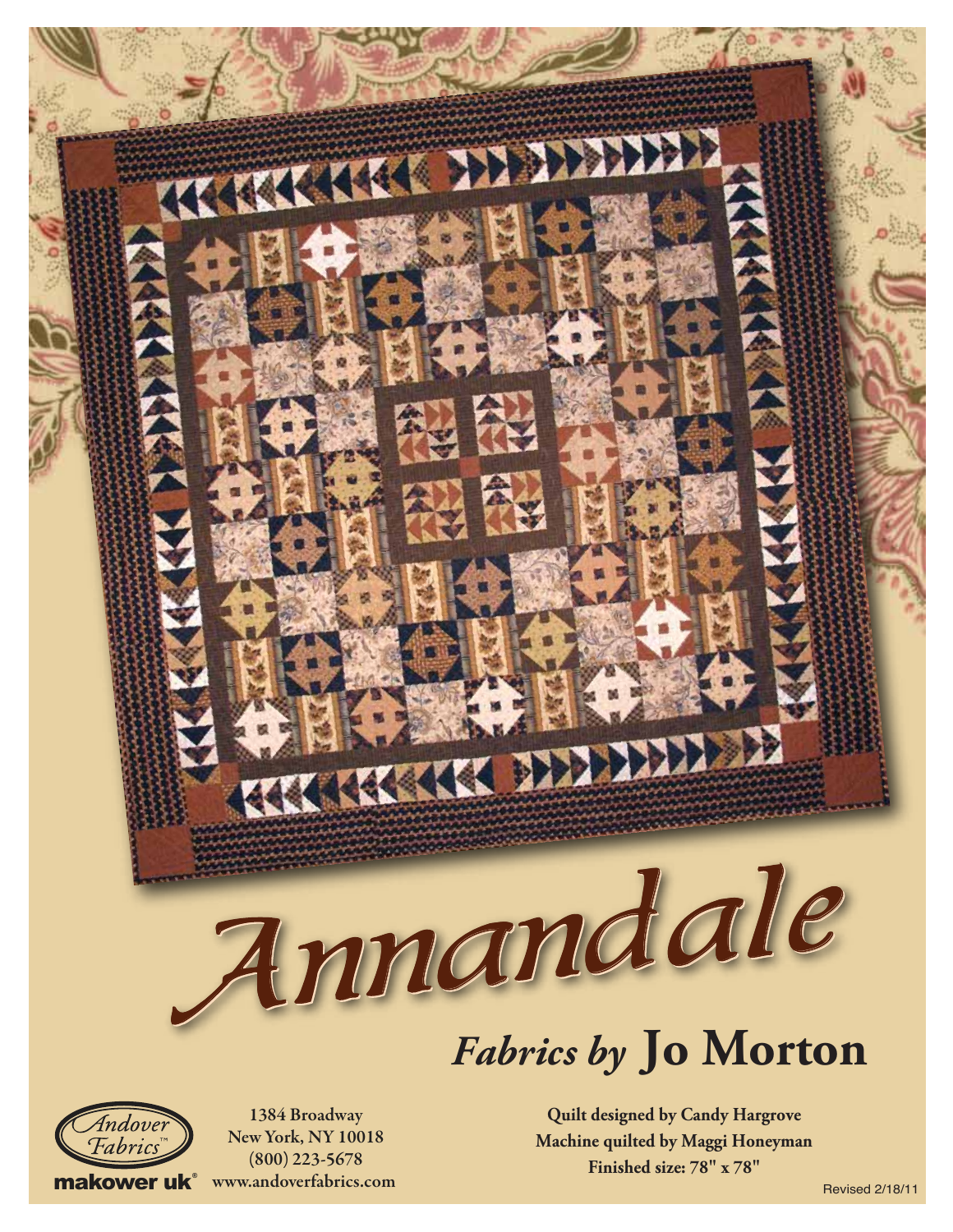# **Annandale Quilt**

*Using Annandale, Toast II, Ravenwood, and Attic Shirtings by Jo Morton for Andover Fabrics Quilt designed and made by Candy Hargrove – Quilt machine quilted by Maggi Honeyman*

*If you love patchwork, you'll adore Annadale. Cut the patches for each set of blocks in advance to take best advantage of the quick, accurate piecing methods for the Flying Geese and half-square triangles. Annandale is scrappy. but the fabric placement is controlled. Pay careful attention to the cutting instructions to duplicate this earth-toned beauty.*

Quilt finishes 78" x 78" 4 Dutchman's Puzzle blocks 6" x 6" 36 Churn Dash blocks 6" x 6" 112 Flying Geese border blocks 2" x 4"

### **Fabric Requirements and Cutting**

Note: Border measurements are given in the exact lengths required, including <sup>1/4"</sup> seam allowances. WOF designates the width of fabric from selvedge to selvedge (approximately 42" wide). A fat eighth is a 9" x 21" cut of fabric.

| 5091-K                           | Yardage<br>$2\frac{5}{8}$                        | For the binding, cut 9 strips $2\frac{1}{2}$ " x WOF<br>From the length of the fabric cut (4) outer border strips $6\frac{1}{2}$ " x $66\frac{1}{2}$ "                                                                                                                                                                                                                                                                                                                                                                                                                                                                           |                  |                                                             |                                                                 |                            |
|----------------------------------|--------------------------------------------------|----------------------------------------------------------------------------------------------------------------------------------------------------------------------------------------------------------------------------------------------------------------------------------------------------------------------------------------------------------------------------------------------------------------------------------------------------------------------------------------------------------------------------------------------------------------------------------------------------------------------------------|------------------|-------------------------------------------------------------|-----------------------------------------------------------------|----------------------------|
| 5094-K                           | $\mathbf{1}$                                     | Cut (8) strips $2\frac{1}{2}$ " x WOF. Cut these into:<br>For the center medallion, (4) $6\frac{1}{2}$ " strips (2) $14\frac{1}{2}$ " strips, (2) $18\frac{1}{2}$ " strips<br>For the inner border, piece the remaining strips and cut into $(4)$ 54 $\frac{1}{2}$ " strips                                                                                                                                                                                                                                                                                                                                                      |                  |                                                             |                                                                 |                            |
| 5088-K<br>5089-K<br>5095-R       | $\frac{5}{8}$<br>$1\frac{1}{4}$<br>$\frac{1}{2}$ | For alternating squares, cut (18) squares $6\frac{1}{2}$ " x $6\frac{1}{2}$ "<br>For alternating squares, cut (18) squares $6\frac{1}{2}$ " x $6\frac{1}{2}$ ", centering each square on the floral stripe<br>For the Dutchman's Puzzle Blocks, cut (16) rectangles 2" x 31/2"<br>For the center medallion and inner border cornerstones cut (5) squares $2\frac{1}{2}$ " x $2\frac{1}{2}$ "<br>For the Flying Geese border, cut (4) rectangles $2\frac{1}{2}$ " x $4\frac{1}{2}$ " and (4) squares $4\frac{1}{2}$ " x $4\frac{1}{2}$ "<br>For the outer border cornerstones cut (4) squares $6\frac{1}{2}$ " x $6\frac{1}{2}$ " |                  |                                                             |                                                                 |                            |
| 5090-K                           | $\frac{1}{2}$                                    | For the Dutchman's Puzzle Blocks, cut (16) rectangles $2'' \times 3^{1/2}$                                                                                                                                                                                                                                                                                                                                                                                                                                                                                                                                                       |                  |                                                             |                                                                 |                            |
| Fat 1/8 each (lights):           |                                                  | Annandale:<br>5092-Y<br>5095-N<br>5096-L                                                                                                                                                                                                                                                                                                                                                                                                                                                                                                                                                                                         | 5093-Y<br>5096-N | <b>Toast II:</b><br>4233-LN<br>4233-L<br>4241-YN<br>4245-LC | <b>Attic Shirtings:</b><br>5082-N<br>5083-N<br>5084-K<br>5086-K | 5082-K<br>5084-N<br>5087-K |
|                                  |                                                  | From these light fabrics cut:<br>For the Dutchman's Puzzle blocks: (64) squares 2" x 2" in sets of 4 matching squares<br>For the Churn Dash blocks, (18) squares $3\frac{3}{8}$ " x $3\frac{3}{8}$ " and (144) rectangles $1\frac{1}{2}$ " x $1\frac{3}{4}$ ". For each<br>block, cut 2 squares and 4 rectangles from the same fabric.<br>For the Flying Geese border blocks, cut (224) squares $2\frac{1}{2}$ " x $2\frac{1}{2}$ " in matching pairs                                                                                                                                                                            |                  |                                                             |                                                                 |                            |
| $\frac{1}{2}$ yard each (darks): |                                                  | Annandale:<br>5093-RN<br>5091-K                                                                                                                                                                                                                                                                                                                                                                                                                                                                                                                                                                                                  |                  | Ravenwood:<br>2474-K<br>3997-K<br>4880-K                    |                                                                 |                            |
|                                  |                                                  | From the dark fabrics plus remaining 5094-K, 5095-R and 5090-K cut:<br>For the Churn Dash blocks, (18) squares $3\frac{3}{8}$ " x $3\frac{3}{8}$ ", (144) rectangles $1\frac{1}{2}$ " x $1\frac{3}{4}$ ", and (32) squares<br>11/2" x 11/2". For each block, cut 2 large squares, 1 small square, and 4 rectangles from the same<br>fabric.<br>For the Flying Geese border blocks, (112) rectangles $2\frac{1}{2}$ " x $4\frac{1}{2}$ "                                                                                                                                                                                          |                  |                                                             |                                                                 |                            |
| <b>Backing</b>                   | $4\frac{7}{8}$                                   | 5092-Y (yardage needed for backing ; 4% yards or two 82" x WOF lengths per quilt)                                                                                                                                                                                                                                                                                                                                                                                                                                                                                                                                                |                  |                                                             |                                                                 |                            |
|                                  |                                                  |                                                                                                                                                                                                                                                                                                                                                                                                                                                                                                                                                                                                                                  |                  |                                                             |                                                                 |                            |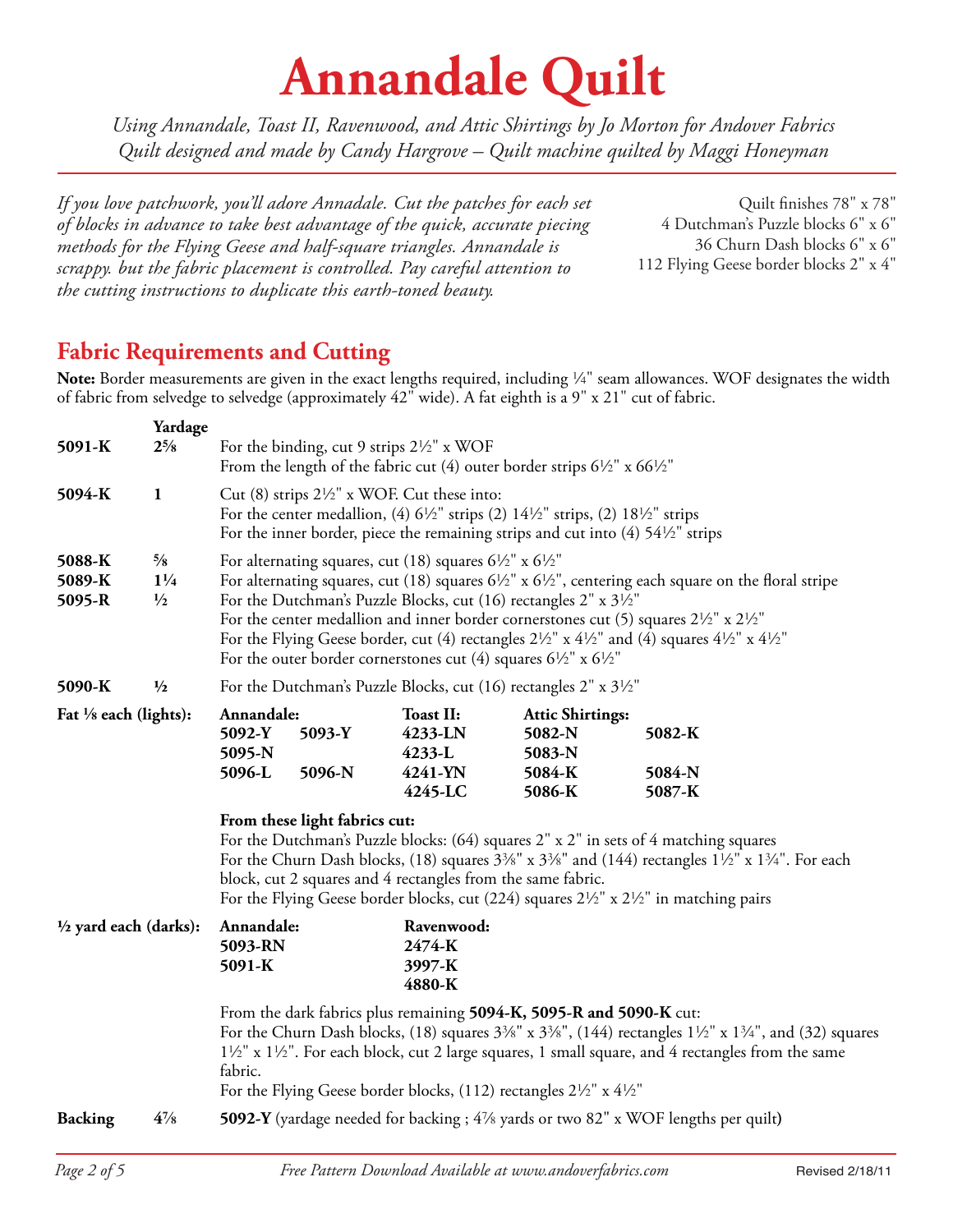## **Make the Center Medallion**

- **1.** Referring to diagram 1, align a light 2" x 2" square right sides together with the end of a  $2''$  x  $3\frac{1}{2}$ " 5090-K rectangle. Draw a line on the square from corner to corner as shown. Stitch on the drawn line and trim excess fabric, leaving  $\frac{1}{4}$ " seam allowance. Press the triangle open. Repeat with a matching square for the other end of the rectangle. Make another like this using the same light fabrics. Make 8 matching pairs of Flying Geese like this with a variety of light fabrics and 8 matching pairs of Flying Geese using  $2'' \times 3\frac{1}{2}$  5095-R rectangles.
- **2.** Referring to diagram 2 for the Dutchman's Puzzle/central medallion, join pairs of Flying Geese into sets and sets into a Dutchman's Puzzle block, paying careful attention to the orientation of the geese. Make 4 Dutchman's Puzzle blocks.
- **3.** Sew a  $6\frac{1}{2}$ " 5094-K strip between 2 blocks to make a block row. Repeat. Sew a 5095-R  $2\frac{1}{2}$ " x  $2\frac{1}{2}$ " square between the remaining  $6\frac{1}{2}$ " 5094-K strips to make a sash row. Referring to the diagram and matching centers, ends, and seams, sew the sash row between the block rows.
- **4.** Matching centers and ends, sew the 14<sup>1</sup>/<sub>2</sub>" 5094-K strips to the sides of the medallion and the  $18\frac{1}{2}$ " strips to the top and bottom of the medallion.

### **Make the Churn Dash blocks:**

- **5.** For each block, choose (2)  $3\frac{3}{8}$ " x  $3\frac{3}{8}$ " squares and (4)  $1\frac{1}{2}$ " x  $1\frac{3}{4}$ " rectangles each from a light fabric and a dark fabric. Choose a matching dark  $1\frac{1}{2}$ " x  $1\frac{1}{2}$ " square.
- **6.** Referring to diagram 3, layer a  $3\frac{3}{8}$ " x  $3\frac{3}{8}$ " light square right sides together with the same size dark square. Draw a diagonal line from corner to corner on the back of the light square. Sew  $\frac{1}{4}$ " away from the drawn line on both sides. Cut on the line to make 2 half-square triangle units. Press the units open. Repeat with the remaining pair of squares.
- **7.** Referring to diagram 4 for the Churn Dash piecing, arrange the halfsquare triangle units and patches as shown. Join the units and patches to make a block. Make 36 Churn Dash blocks.

### **Assemble the Quilt**

- **8.** Referring to the quilt assembly, arrange the Churn Dash blocks, alternating  $6\frac{1}{2}$ " x  $6\frac{1}{2}$ " squares from 5088-K and 5089-K, and central medallion as shown on a design wall or flat surface. Join the top three rows of blocks into rows. Matching centers, ends, and seams, join the rows.
- **9.** Join the blocks to the left of the center medallion into rows and then into a unit. Repeat for the blocks to the right of the medallion. Join the units to the sides of the center medallion.
- **10.** Join the remaining blocks into rows and join the rows. Sew the three sections together.



- **11.** Add the borders: Matching centers and ends, sew a  $2\frac{1}{2}$ " x  $54\frac{1}{2}$ " strip from fabric 5094-K to each side of the quilt. Sew a  $2\frac{1}{2}$ " x  $2\frac{1}{2}$ " square from 5095-R to each end of the remaining strips. Matching centers, ends, and side seams, sew these borders to the top and bottom of the quilt.
- **12.** Make the Flying Geese border blocks. Referring to the instructions in step 1, make a block using a dark  $2\frac{1}{2}$ " x  $4\frac{1}{2}$ " rectangle and (2) matching light  $2\frac{1}{2}$ " x  $2\frac{1}{2}$ " squares. Make 112 Flying Geese border blocks.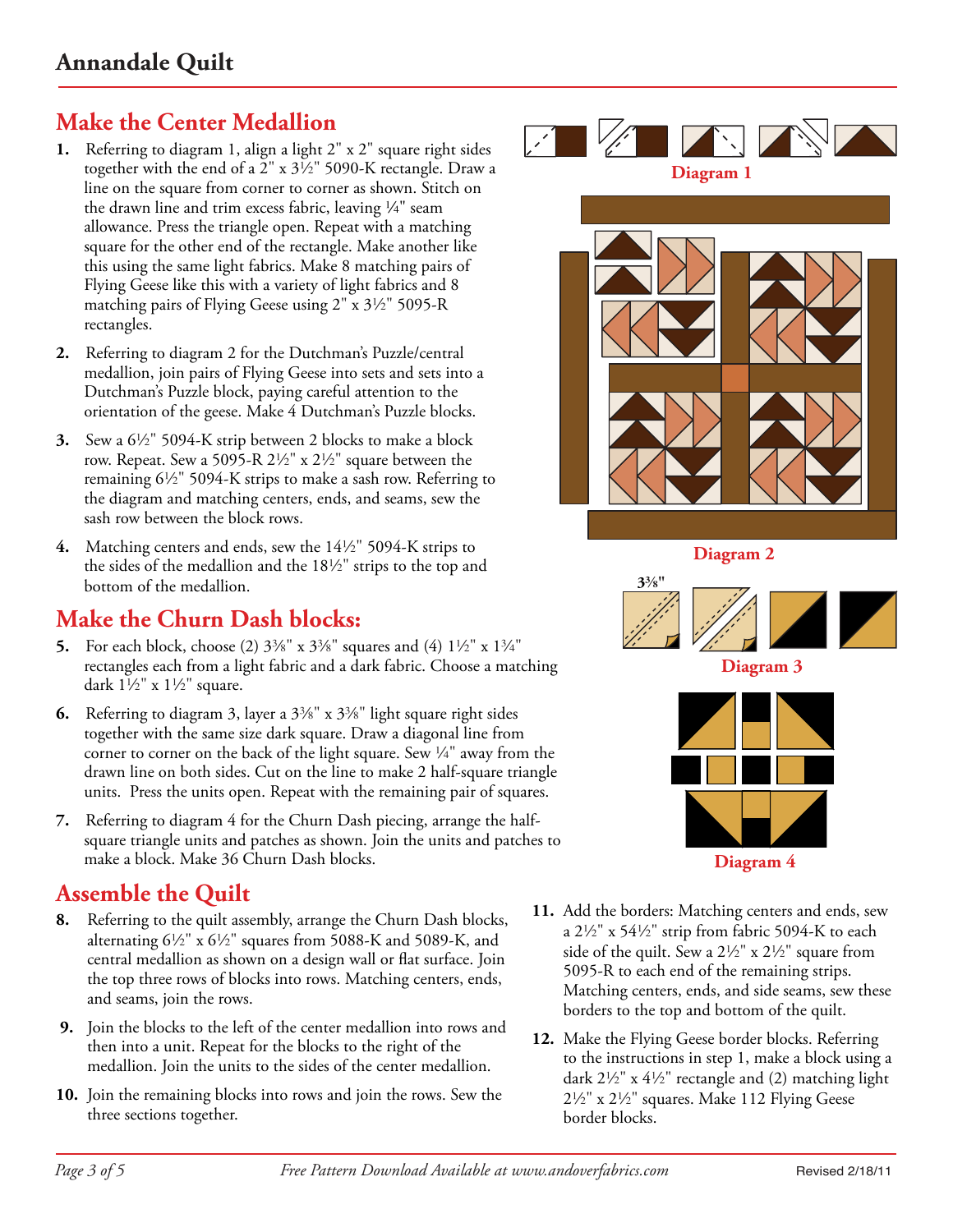# **Annandale Quilt**

- **13.** Referring to the quilt assembly, arrange (14) Flying Geese, (1)  $2\frac{1}{2}$ " x  $4\frac{1}{2}$ " 5095-R rectangle, and (14) Flying Geese as shown to make a border strip, paying careful attention to the orientation of the geese. Join the blocks. Make 4 border strips like this.
- **14.** Matching centers and ends, sew a border strip to each side of the quilt. Sew a  $4\frac{1}{2}$ " x  $4\frac{1}{2}$ " square from 5095-R to each end of the remaining strips. Matching centers, ends, and side seams, sew these borders to the top and bottom of the quilt.
- **15.** Matching centers and ends, sew a  $6\frac{1}{2}$ " x  $66\frac{1}{2}$ " strip from fabric 5091-K to each side of the quilt. Sew a  $6\frac{1}{2}$ " x  $6\frac{1}{2}$ " square from 5095-R to each end of the remaining strips. Matching centers, ends, and side seams, sew these borders to the top and bottom of the quilt. Press the quilt top.

### **Finishing**

**16.** Layer the quilt top with batting and backing. Quilt in the ditch of seams and as desired. Bind to finish the quilt.



**Quilt Diagram**